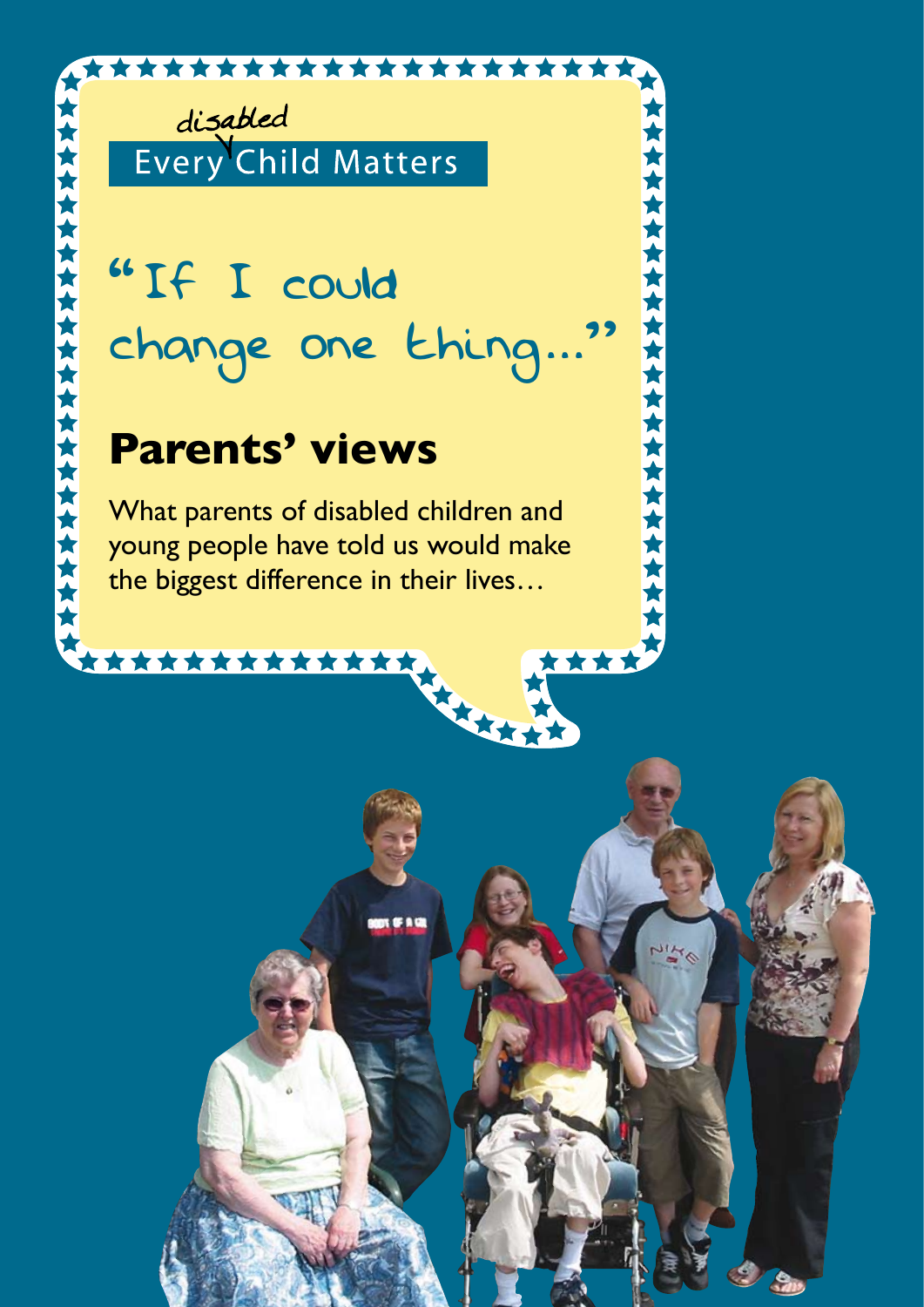**Every Disabled Child Matters (EDCM)** is the campaign to get rights and justice for every disabled child. We want all disabled children and their families to have the right to the services and support they need to live ordinary lives.

EDCM is a campaign by Contact a Family, the Council for Disabled Children, Mencap and the Special Education Consortium.

**Thank you** to all the parents who told us what they want to change.

# **Get involved**

Sign up to support the campaign and find out more at **www.edcm.org.uk**  or call us on **020 7843 6318**.

EDCM is hosted by the National Children's Bureau, charity number 258825. Copyright Every Disabled Child Matters campaign, 2007. All rights reserved.

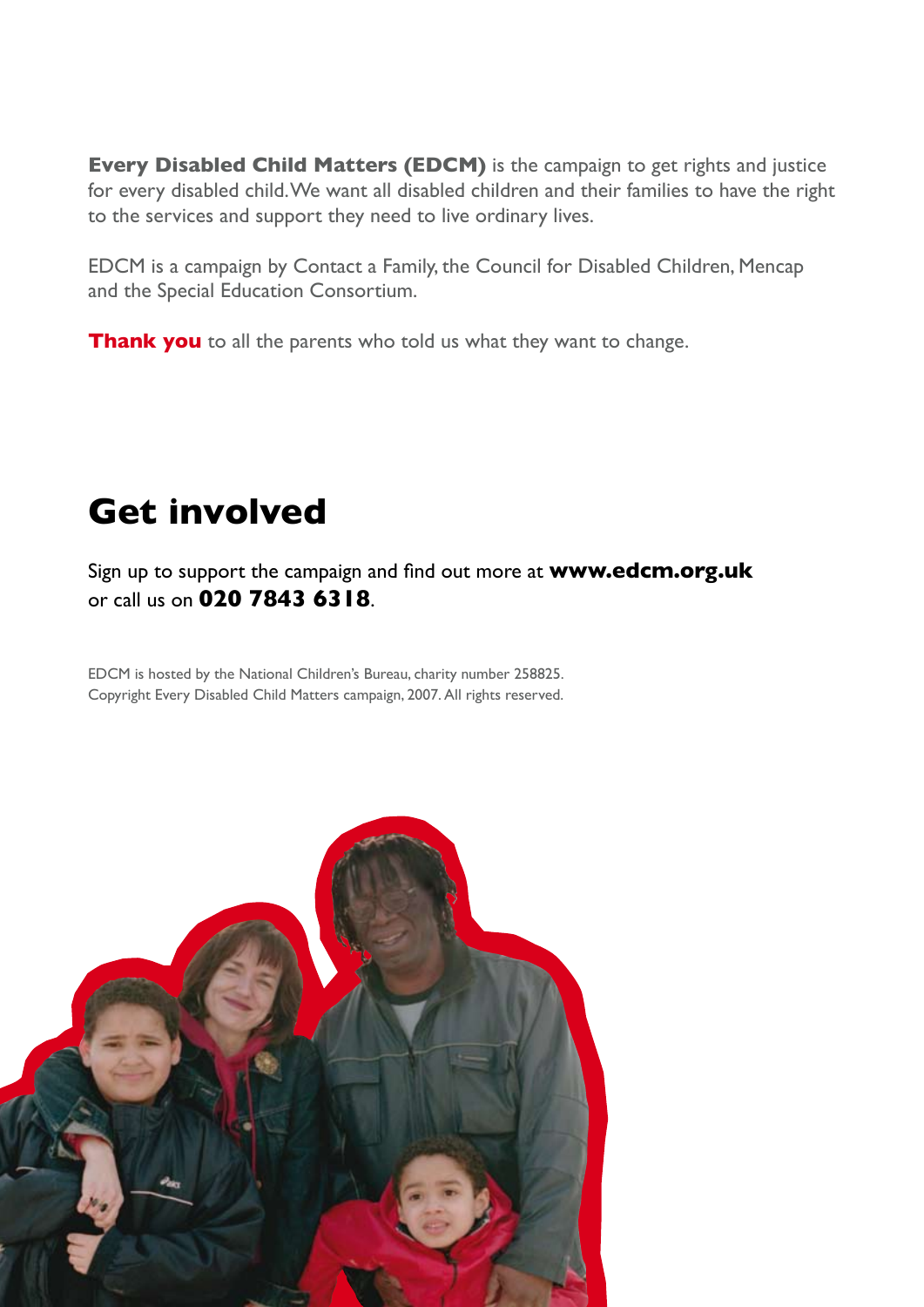# **Introduction**

EDCM asked parents and carers' of disabled children all over the country this question:

#### **"If you could change one thing for disabled children and their families, what would it be?"**

Over 500 parents responded, and many of the things they want to change can be summed up in one parent's response:

# "That our children are valued, celebrated and included right from the start, and do not become just a funding issue."

The three most common things parents wanted to change were:

- **1.** To **not have to fight** for support
- **2.** To be **included in their communities**
- **3.** To find **educational provision** to meet their child's needs.

This booklet presents parents' responses about the changes that they say would have the biggest impact on their lives. We also include recommendations about the steps that can be taken to bring about those changes, and improve the situation for disabled children and their families.

What comes through clearly and repeatedly in the parents' responses is their anger and exhaustion at fighting an under-resourced system that is not fit for purpose. What is equally apparent is parents' creativity in finding solutions – and their willingness to work with professionals to implement them. Most of all, what shines through is their determination to get the same rights for their children that other children enjoy.

The government has taken positive steps in the right direction, announcing new funding for short breaks and family support in the recent report: *Aiming High for Disabled*  **Children<sup>2</sup>**. The report commits an additional £340 million for services for disabled children, and announces a national indicator to help drive up standards in all local authorities.

But much more needs to be done. Rt Hon Ed Balls MP, the new Secretary of State for Children, Schools and Families, led the *Aiming High* review. He has been clear that this funding is a 'down payment'. Families across the country look forward to seeing the full balance delivered and put to good use – and to better lives for their children.

#### **As one parent said:**

"If I could change one thing for my child, and all disabled children, it would be to be able to look forward to a bright future."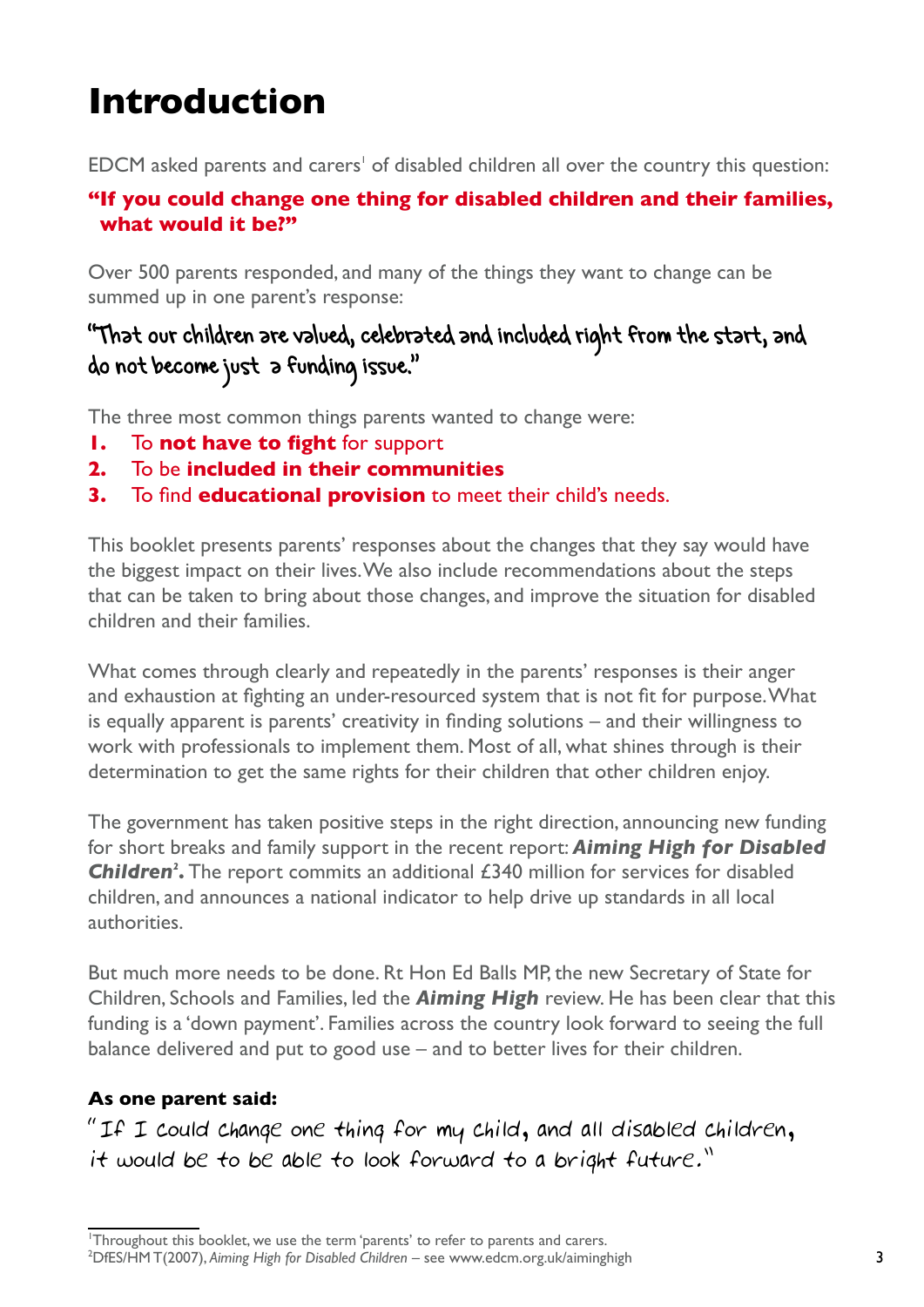# **What parents told us**

# **1. Not having to fight**

The one thing most parents told us they want to change is to not have to fight to get the basic, essential support that their children need.

"I would change the fact that my child and my family have to fight for every single service we need – which should be ours by right. For example, school place, speech therapy, occupational therapy, Disability Living Allowance, housing, blue badge, respite care..."

"...to not have to fight for every little thing. To be treated as if we belong in this world, and when I say every little thing, I mean EVERY little thing. "

"...that we as parents didn't have to fight for our children to access all the things that other children take for granted in life. Most of all, for them not to be classed as second-class citizens."

"…to actually get the services and equipment and info that you and your child are entitled to without having to a) find out about it by chance b) fight till you are exhausted c) have to go begging."

Parents and carers repeatedly presented three practical solutions to the constant problem of having to fight for what they need:

- more **information** for parents
- better **joined-up working** between services
- **key workers** to co-ordinate care for families.

### **Information**

"...to have information at the touch of a button in one place on the internet, about all the service provision for disabled children, teenagers and young adults."

"Like thousands of carers…I have had to fight tooth and nail for everything that we needed. I believe that any parent who has a child born with a disability should be given a handbook that spells out what their rights are, covering health, social services and education."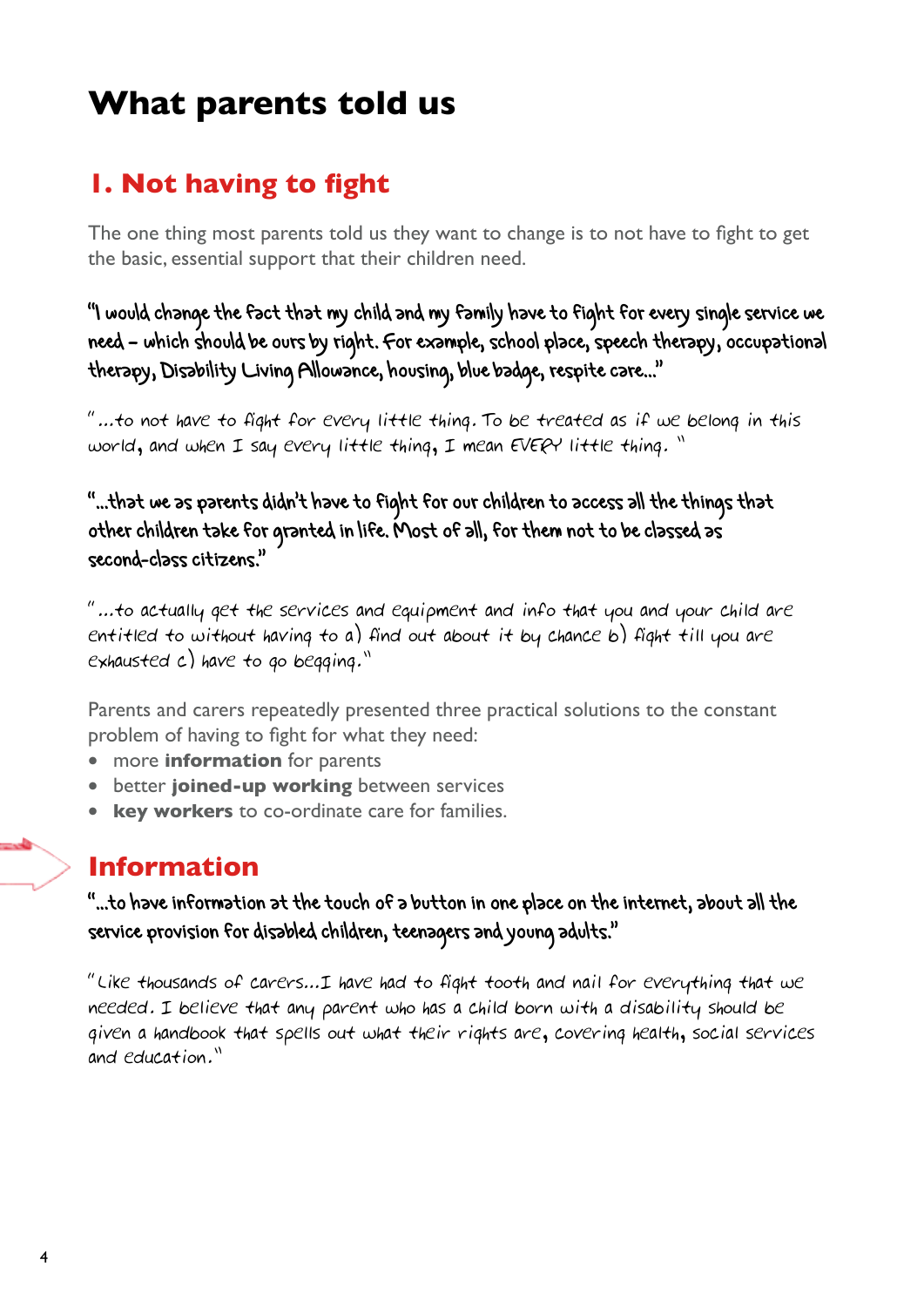# **Joined-up working**

"It feels like I have been going round in circles since my disabled son was born 17 years ago. I have this vision of the future where the professionals will communicate with each other and help solve some of the issues."

"…if only all the professionals that are involved with my children spoke to each other so that I did not have to repeat their life story every time I saw someone. Doing this takes a lot of time out of an appointment."

"If I could change one thing it would be to establish a multi-agency approach to my gorgeous daughter. As it is I feel like I'm constantly corralling professionals and reminding them she exists."

# **Key workers**

 $"...$ I would streamline the dreadful bureaucracy we parents have to deal with. I want to speak to ONE KEY PERSON in one agency who can bring all this stuff together for me, and give me advice that is solid and true. It is really frustrating to be passed from department to department and then referred on to another organisation."

"To get to a position where we don't have to shout to be heard! To have a world where we don't have to chase and re-chase service providers. Where they ring us back, or even ring us first and say 'How can we help?'!"

### **The current situation**

 The government review, *Aiming High for Disabled Children*, sets out plans for a 'core offer' for families, which has the potential to help parents access the support they need without a fight. The core offer will include:

- **information** for families at every stage of their child's life
- **transparency**, so that families know what services they are entitled to
- **integrated assessments** across agencies.

 *Aiming High* also announced the roll out of the existing Early Support programme, and a new Transition Support programme. These programmes will provide co-ordinated support and access to key workers for children aged 0-5 and for young people aged 14 and over.

 However, while these programmes are vital, no funding has been made available to provide key workers for children between the ages of 5 and 14. EDCM is concerned that families of school-aged children may miss out on key worker support.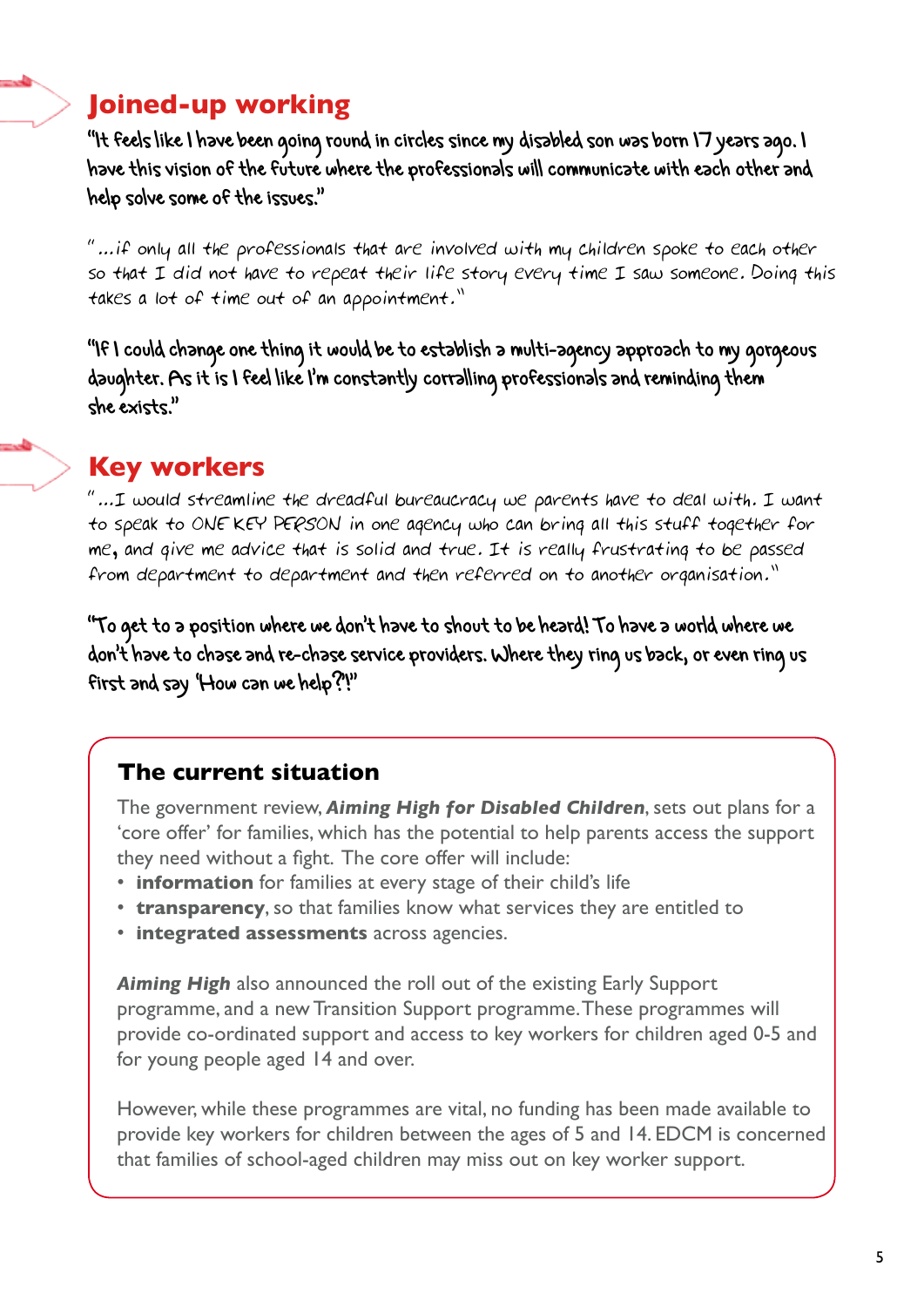#### **EDCM priority recommendations**

 $\overline{a}$ I

 $\blacksquare$ 

 $\overline{a}$ I

- Delivery of the 'core offer' proposed in *Aiming High* should be measured by the new national indicator on disabled children. This would motivate local authorities to ensure that parents have clear information about the support they are entitled to, and how to access it.
- The Department for Children, Schools and Families (DCSF) should identify resources to support the roll out of Early Support.
- Local agencies, in particular health agencies, should collaborate to provide key workers for families who are in touch with more than one service, regardless of the age of their son or daughter.

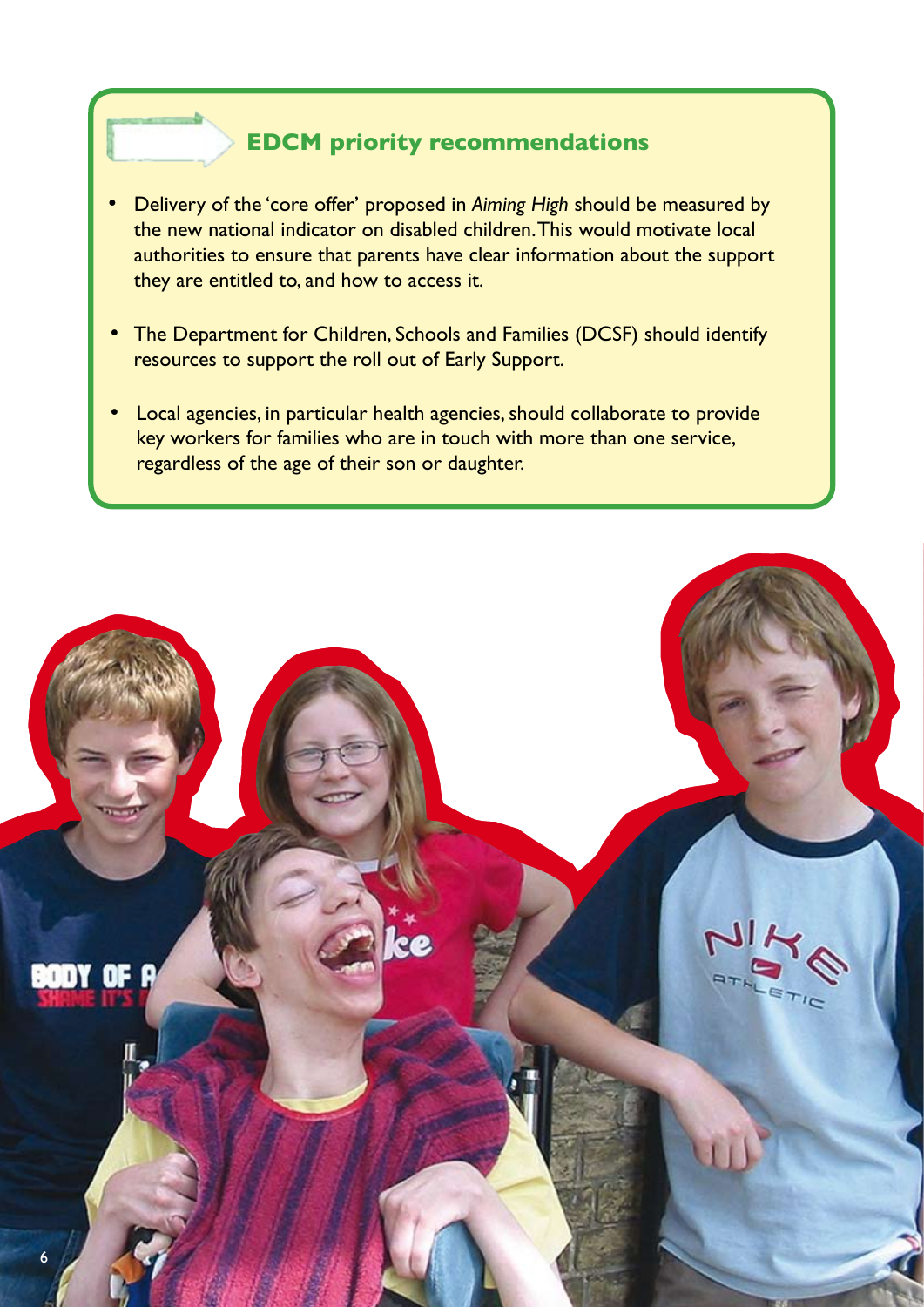# **2. Being included**

The second most common response from parents was that they wanted to be **included in their communities**. They told us they want more places to go and things to do, and access to the activities that other families take for granted.

"I would change the feeling of isolation. I want to see more facilities for children everywhere. Better changing rooms at shopping centres, rides at amusement parks, and lifts at train and bus stations. We love our children and want to enjoy life with them."

#### "I want my daughter to attend social and leisure activities without lengthy planning, and feeling like she is a problem. We have to take 'the crumbs which are thrown at us' and be glad of them. Don't we deserve better than that?"

"I am the father of an autistic boy aged 15 and if I could change one thing it would be for my son to have a friend of the same age. Everyone would just accept that it was normal for my son to be included in all mainstream activities; he would be seen as a child first by all."

Parents told us what needs to happen for them and their families to be included. Their solutions were **planning**, **resources** and **training** so that disabled children and young people can access the same opportunities as non-disabled children.

"If only we had centres where young people could access the things that interest them, their lives would be much more meaningful. As it is, my son spends 90% of his free time either on the computer or 'attached to his parents' hips' as we trawl round garden centres and the like. It's not good for him and it's not good for us."

"To be able to access the same leisure facilities that non-disabled children use all I need is a trained helper with me."

#### "...more resources and funding to enable disabled children to access after school clubs, sport, recreation, and play schemes. They have as much right to take part in extra curricular activities as other children."

Parents also pointed out the **barriers** that prevent their families taking part in ordinary activities.

"If I could change one thing it would be to make public transport, notably train and tube stations, wheelchair accessible."

"The one thing that would make life a little easier is changing facilities in toilets that are age and size appropriate for a young person who wears pads. In many situations the only option is the dirty floor...This would make accessing public places much easier and inclusive."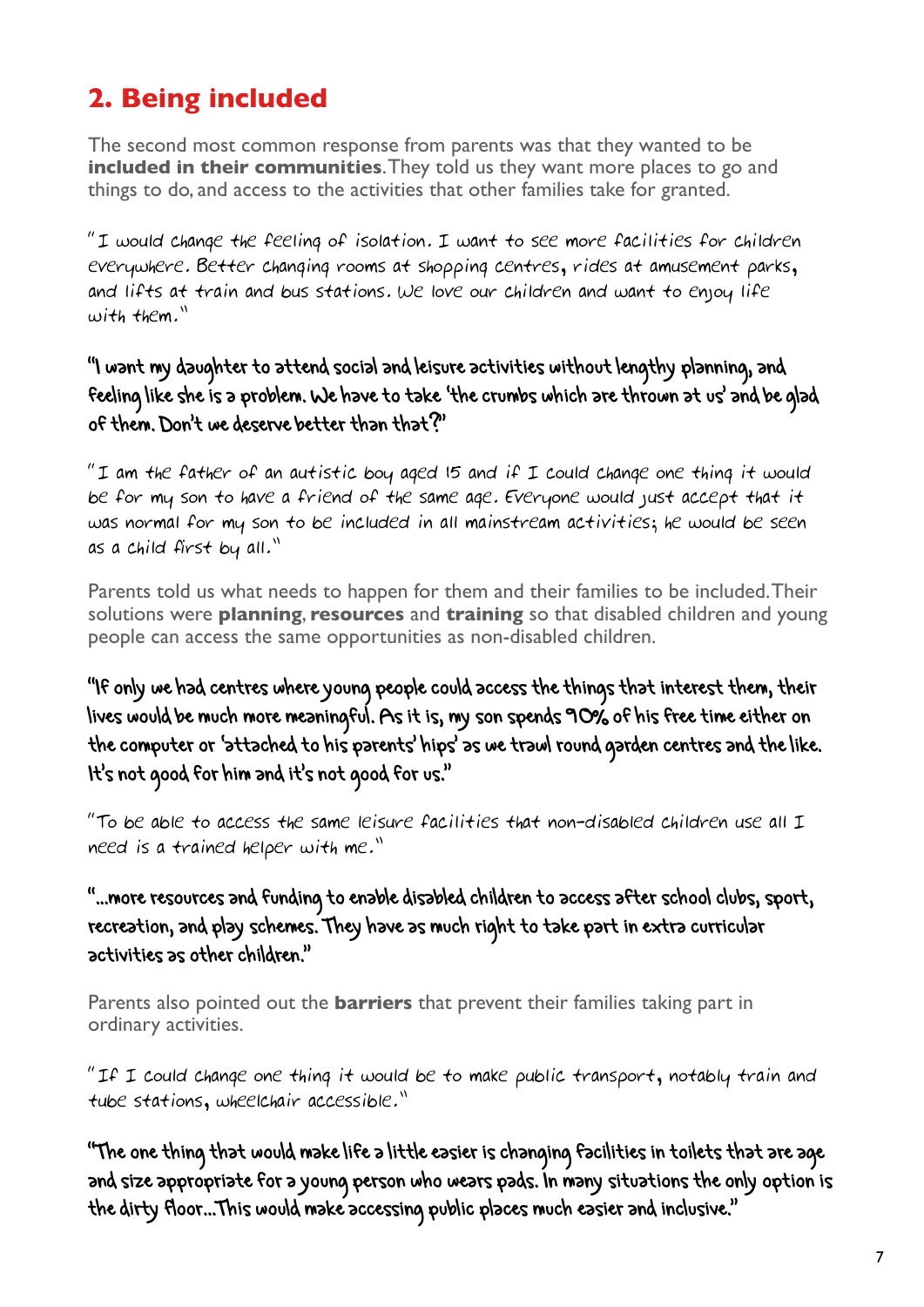#### **The current situation**

 $\overline{a}$ I

8

 $\sqrt{ }$ 

 The government's proposals in *Aiming High* focus on specialist support for families. Families also want, and have a right, to be included in their communities.

 $\blacksquare$  At a local level, EDCM research<sup>3</sup> has shown that local authority Children and Young People's Plans are not addressing the needs of disabled children. Similarly, despite the powerful new duties in the Disability Discrimination Act 2005, we know that disabled children and their families are still experiencing major barriers to accessing mainstream services.

 On the subject of training, *Aiming High* commits the Children's Workforce Network to carrying out research into gaps in knowledge in the children's workforce in relation to disabled children and young people.

### **EDCM priority recommendations**

- Every local authority's Children and Young People's Plan should describe how all facilities for children, including children's centres and extended schools, are being made accessible to disabled children.
- The Children's Workforce Network should develop a disabled children's training strategy, to include disability equality training. This should run alongside the implementation of *Aiming High*.
- Accessible Changing Places toilets should be available in all big public places, as called for by the Changing Places campaign. Go to **www.changing-places.org** for more details.

In order to be fully included, many parents thought **attitudes towards disabled children and young people** needed to change.

"If I could change one thing it would be for my lovely son to just be included and really accepted for who he is."

"To educate the public about what it is like to be a child with special needs and what it is like to look after that child, and that not every disabled child is in a wheelchair, or looks any different to their child."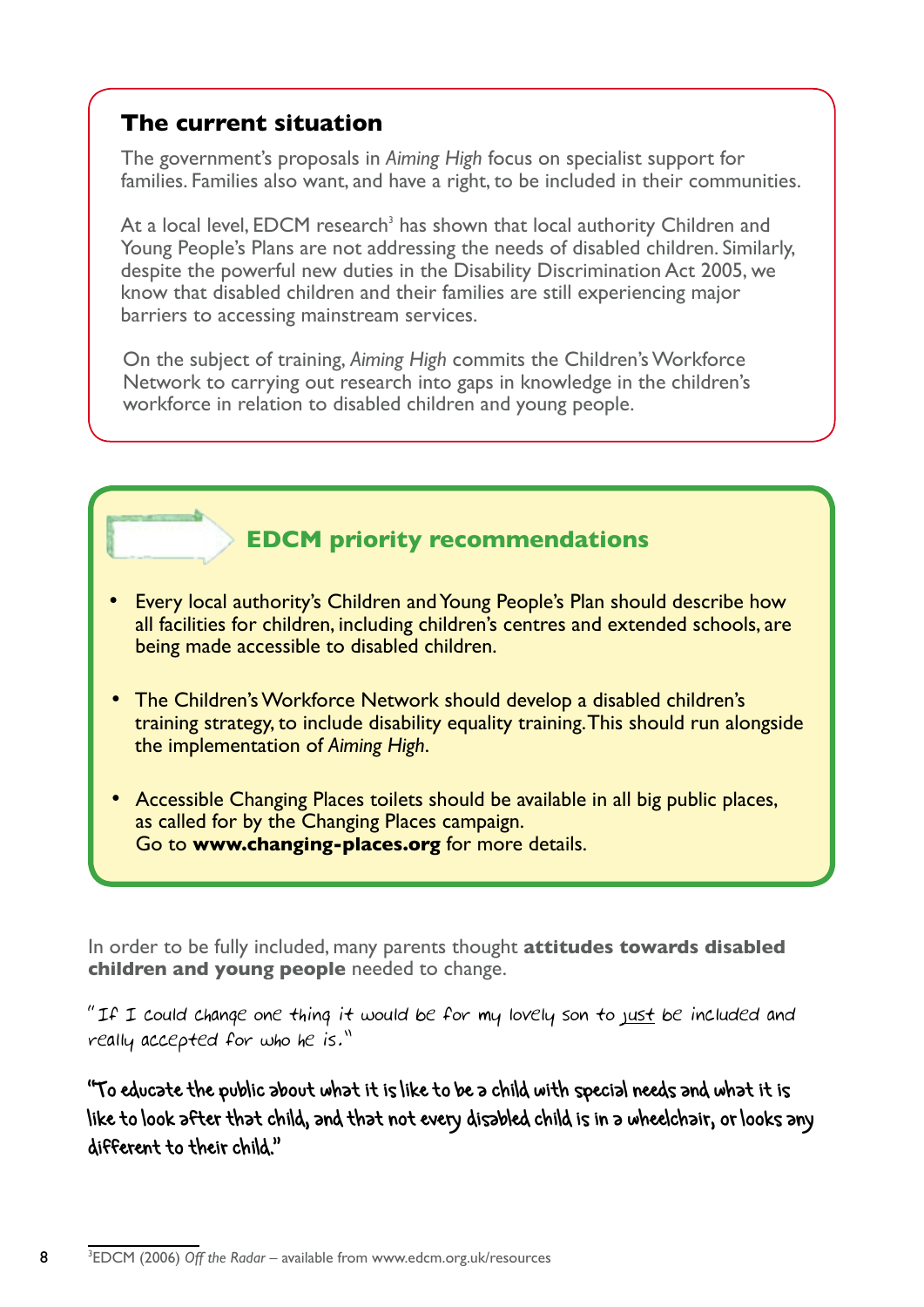"Young children are taught about race, culture and religion in school and most grow up respecting others' beliefs. No one teaches children about the cultures and difficulties faced by those with special needs or disabilities. I think it is time that this was included in the school curriculum."

#### **The current situation**

 $\overline{a}$ I

**IR** 

 Under the Disability Discrimination Act 2005, public bodies, including local authorities, have a duty to actively promote equality for disabled people. However, the government's proposals for a new Single Equality Act would dilute this duty before it has had time to make a difference in practice.

# **EDCM priority recommendations**

- The Single Equality Bill should build on current rights rather than weakening them and, in particular, should retain the positive duty to promote disability equality.
- Disability equality should be taught as part of the personal, social and health education (PSHE) and citizenship curricular.

# **3. Education that meets children's needs**

Just under a fifth of the parents who responded to our question wanted to change the education system. They want:

"...fair, correctly supported education for all disabled children."

"I would give every disabled child the right to be educated. It would not be about money, it would be about what the child needs in order to get a place in society and be a person that gives something back."

"I would like my daughter's teacher to see her as the little girl that she is. I would like him to take responsibility for her education, rather than thinking it is the responsibility of a teaching assistant who has no training. I would like him to include her in the classroom, rather than making her spend her whole week in the corridor."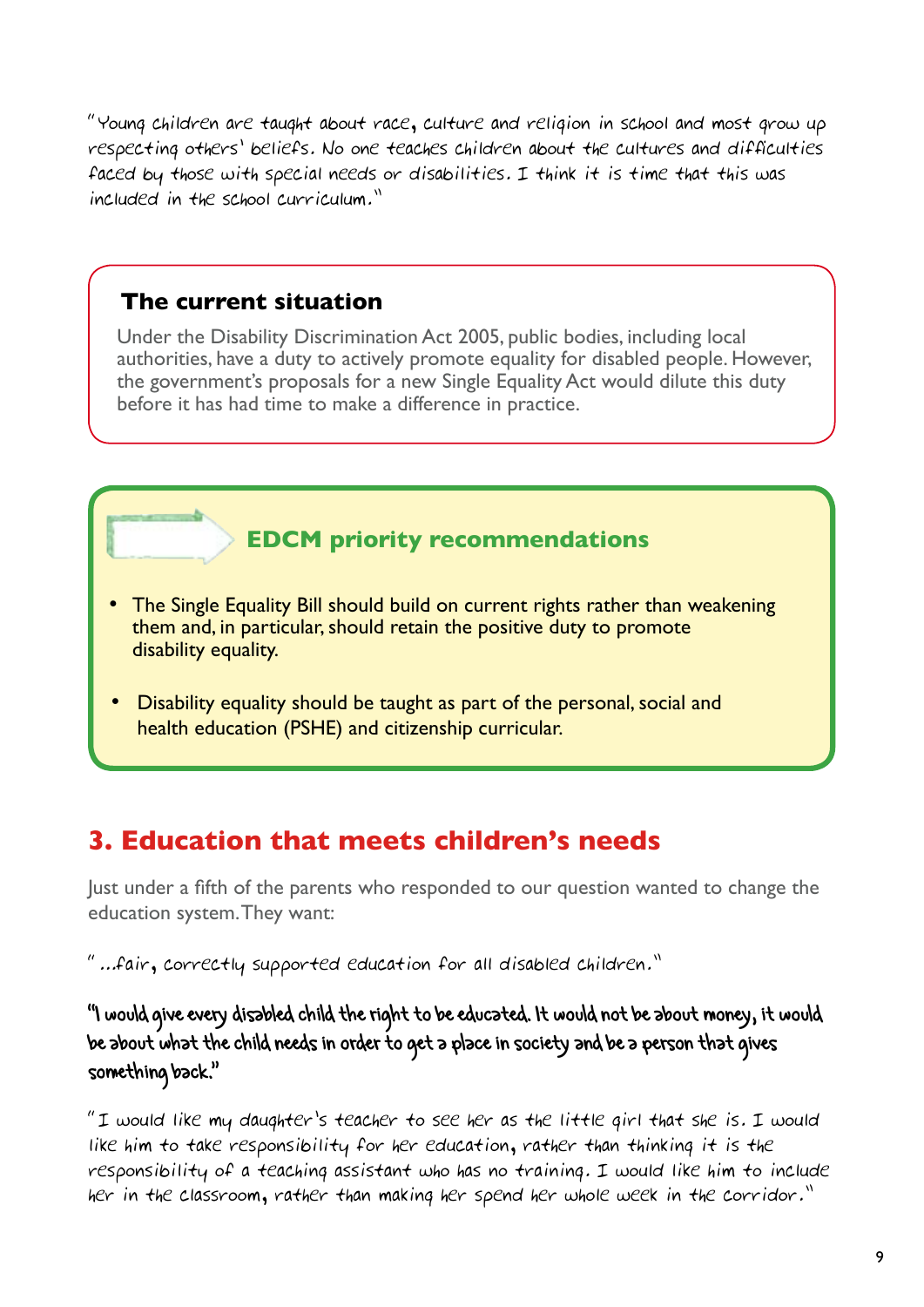Parents' views were split roughly in half on the issue of 'special schools versus mainstream schools', with strong feelings on both sides of the debate:

### "...to not have to fight for the special schools our children need – stop closing them down! They have a right to the education that meets their SEN<sup>4</sup>."

"...to close ALL special schools and let ALL children go to school together. My son went to special school and learnt nothing. He has no friends. He relies on people paid to be in his life. It may not have been a lot better had he been at his local school, but at least he would be known by people and he would have had the chance to contribute his difference and educate people about difference."

These comments illustrate the need for **a range of provision**. It is crucial that local authorities and schools think creatively about how they can provide the support that disabled children need to reach their full potential, while ensuring that they have access to the full life of their community.

Many parents told us that they want their children to be able to go to their local school, with their siblings and friends. They identified two crucial elements needed for inclusion to work for their children:

- mandatory **training for all education staff** on disability and SEN
- **more resources** to be made available for specialist support services.

"Unless the government increases resources in mainstream education so that it meets the needs of disabled children the whole issue of inclusion becomes meaningless. I would like to see more resources and trained staff if our children are going to cope and improve their educational performance."

"My one change would be for all head teachers, governors, teachers and school staff – including dinner ladies – in mainstream schools to be obliged to participate in a programme of education that gave them an understanding of disability or special needs."

"I could think of many changes, as a parent of a 13 year old just managing to fend off exclusion in a mainstream school (he has autism and ADHD). One would be better training and understanding from staff, and the funding to support this."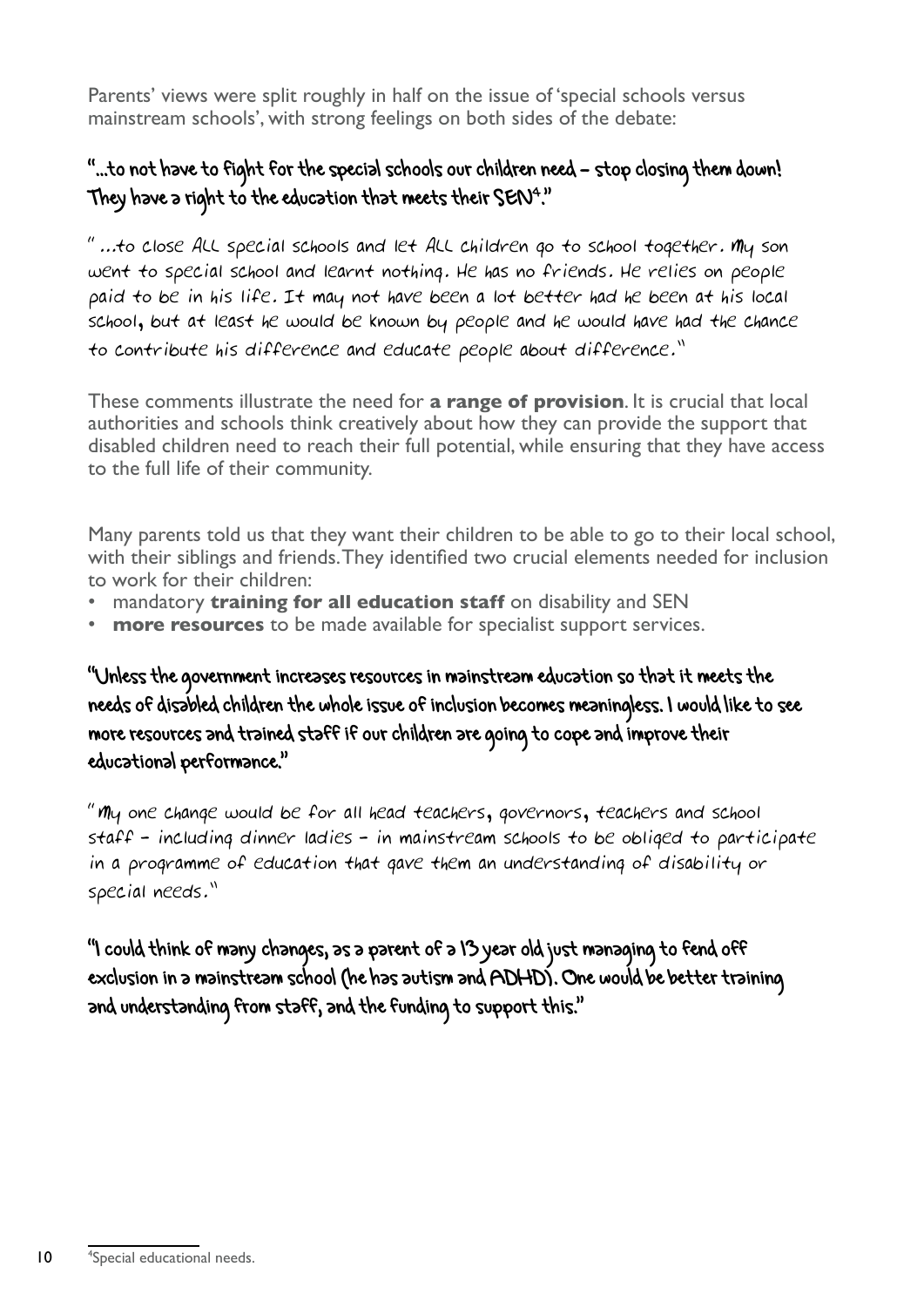#### **The current situation**

 $\overline{a}$ I

 $\overline{a}$ 

I

**B** 

 The government strategy for special education provision, *Removing Barriers to Achievement* has resulted in significant progress. For example, disability and SEN issues are now part of the mandatory training programme for graduate and postgraduate teacher training courses. In addition, the government has increased investment in education significantly in the last 10 years, with most of the new money flowing directly to schools.

 Challenges remain because of a lack of accountability and transparency in how the new money has been spent, alongside concerns that the delegation of funding to schools has resulted in a reduction in resources at local authority level. There is also the issue of the time that will pass before a new generation of teachers trained in SEN and disability issues reach the classroom.

In the meantime, the rate of exclusion of disabled pupils and pupils with SEN remains unacceptably high – around 7 to 8 times that for other pupils according to government statistics.

#### **EDCM priority recommendations**

- Parent partnership services should be given statutory responsibility, and additional funding, to support parents on disability discrimination and school exclusion issues.
- Schools should be subject to a new legal duty to seek external support for a pupil with recognised SEN before excluding them, or to seek a statutory assessment to bring in support from the local authority.
- All schools should meet their duties to publish disability equality schemes, prepared following consultation with disabled pupils and parents.

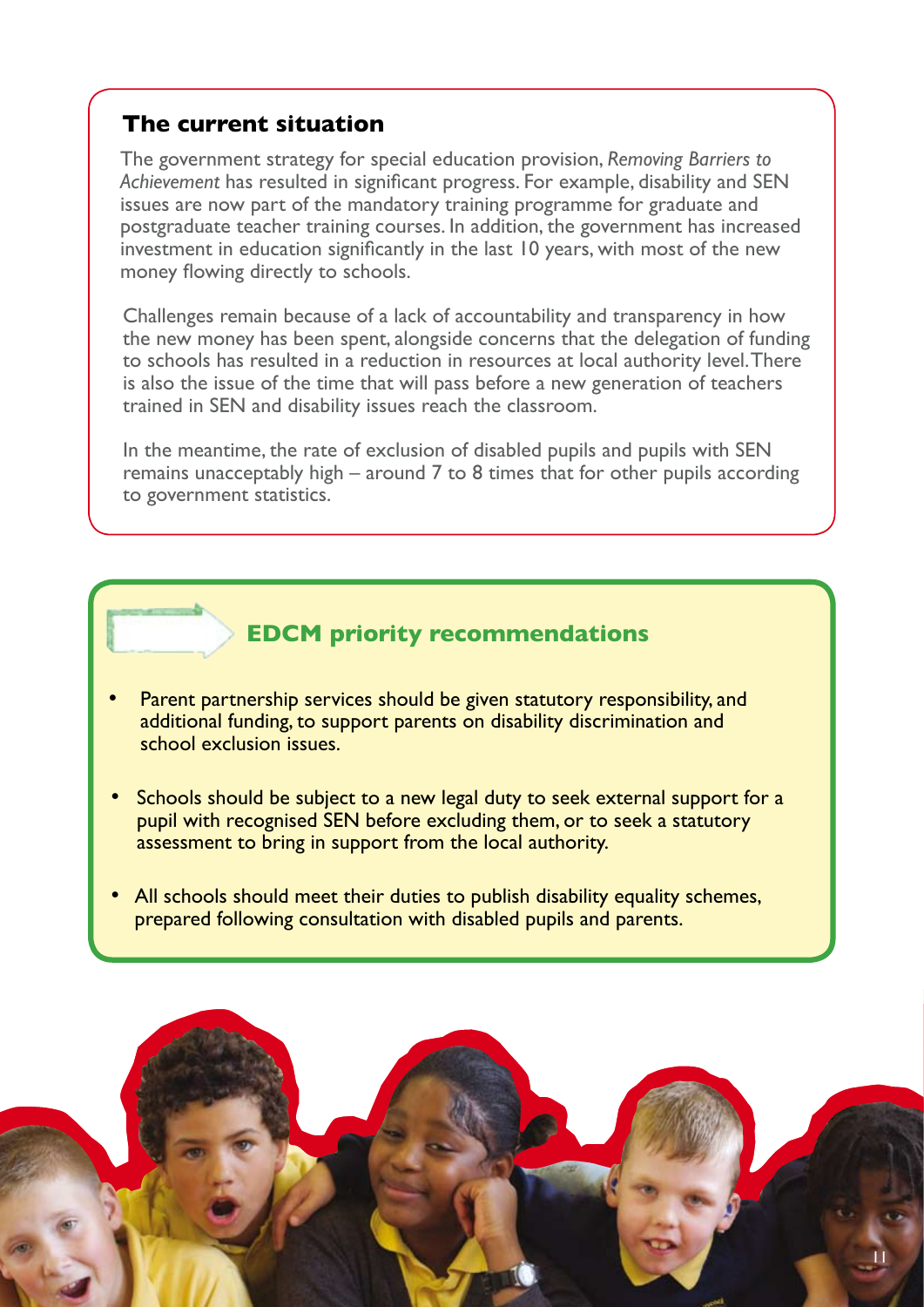# **Changing one thing – other ideas from parents**

# **Regular breaks from caring**

Lots of parents told us they just wanted a **short break** every now and then from their role providing high levels of care 24 hours day for their disabled children. This is sometimes called respite care.

"ONE thing?! There are so many things that need to change, it's very hard to think which would have the most impact. In the end I think it has to be respite. If you have good respite, enough hours and a type appropriate to your individual needs, it makes an incredible difference."

#### **EDCM priority recommendation**

 • Families with severely disabled children should have a legal minimum entitlement to short breaks.

### **Better financial support**

A number of parents want to change the dire financial situation in which families with disabled children often find themselves. These financial difficulties are largely due to the **increased costs of bringing up disabled children**, the **lack of accessible childcare**, and the current **shortfalls in the benefits system**.

"My one change would be simply more money; especially for the poorer families with a disabled child, and especially if they have a severely disabled child. I feel carers allowance should be set at minimum wage level."

EDCM has produced a full briefing on Disabled Children and Child Poverty that you can download at **www.edcm.org.uk/childpoverty**

#### **EDCM priority recommendation**

 • Government should invest in a major advertising campaign, based on that used for tax credits, to promote take-up of Disability Living Allowance. EDCM estimates that this would lift at least 100,000 families living with disabled children out of poverty.

 $\overline{a}$ I

 $\overline{a}$ 

 $\overline{a}$ I

I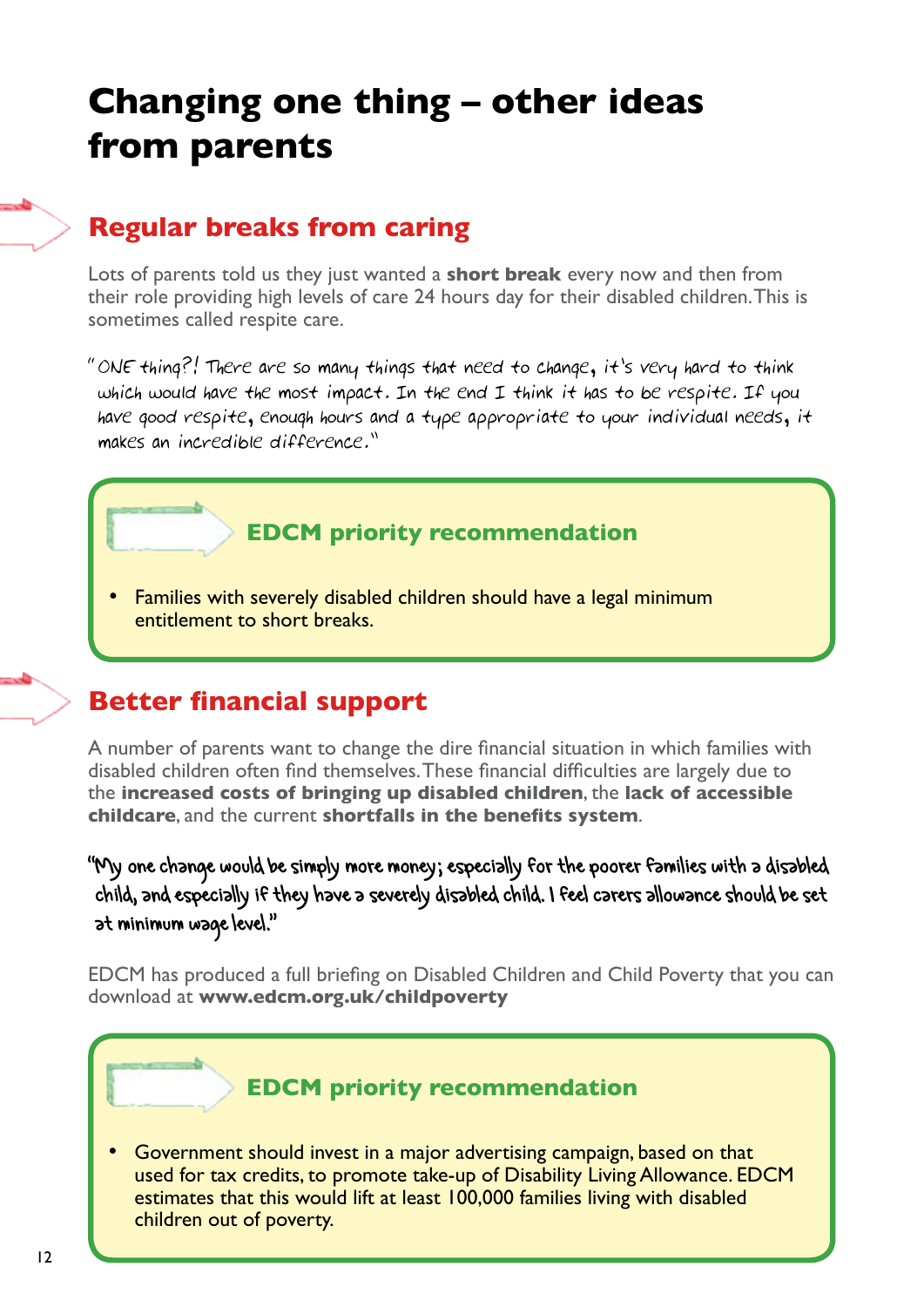# **The chance to go back to paid work**

Parents pointed out the need for more **affordable**, **accessible childcare places**, and **better training for childcare professionals.** They also told us they need **employers to be more flexible**.

"Provide more support to allow parents of disabled children the chance to work. Provide affordable childcare – and not just affordable childcare, but actual, existing, I-will-look-after-your-child-while-you-earn-a-living childcare."



- HM Revenue and Customs should increase the upper limit of eligible childcare costs under Working Tax Credits for families with a disabled child to £300 per week.
- The next spending review should invest significant new resources in supporting childcare providers to increase access for disabled children, particularly children with complex needs and older children and young people.

# **Better support for young adults**

 $\overline{a}$ I

F

 $\overline{a}$ 

Parents want the right support so their children can access appropriate **opportunities in education**, **work**, **and/or independent living** as they move into adulthood.

"Once our children finish school at either 16 or 18 years old, there is very little available for them. These people deserve to have the same opportunities as their non-disabled counterparts."

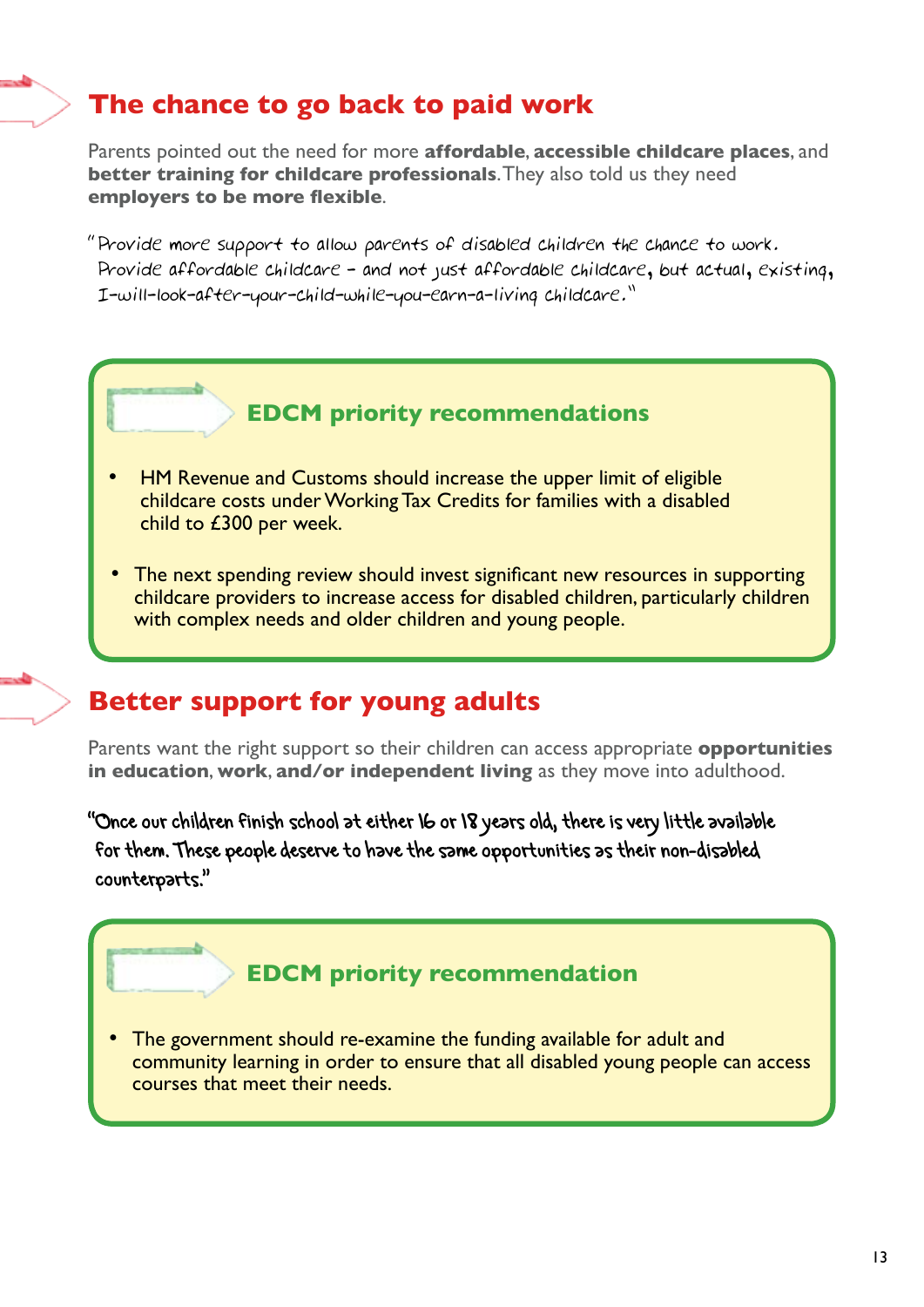# **Housing**

 $\overline{a}$ I

1

**INCORPORATION** 

The government has identified that as many as three-quarters of families with disabled children live in **unsuitable housing**<sup>5</sup>.

"I need adequate housing so that my son can be safely involved in his basic needs, and included in more supported independence – washing, preparing meals, etc."

# **EDCM priority recommendation**

 • When a family is assessed as requiring significant adaptations to their home, local authorities should have discretion to award Disabled Facilities Grant payments of up to £50,000.

### **Parents told us about lots of other changes they would make if they could. Here is a selection of some of them. You can see more on our website at www.edcm.org.uk/onething**

"If I could change one thing for disabled children and their families, it would be..."

"It would be to ensure that my son got adequate therapy services from the NHS so that he can achieve his full potential and have a better quality of life."

"Equipment should be easier to get. My son has been on the waiting list for a bigger wheelchair for six months. Without his wheelchair we can't leave the house. This affects us all as a family, including siblings."

#### "More recognition and support for siblings – their education and well-being can really suffer."

One parent told us: "I would ask the children what they want". We completely agree. We have produced another version of this booklet, which contains the views of children and young people. Order or download a copy at **www.edcm.org.uk/onething**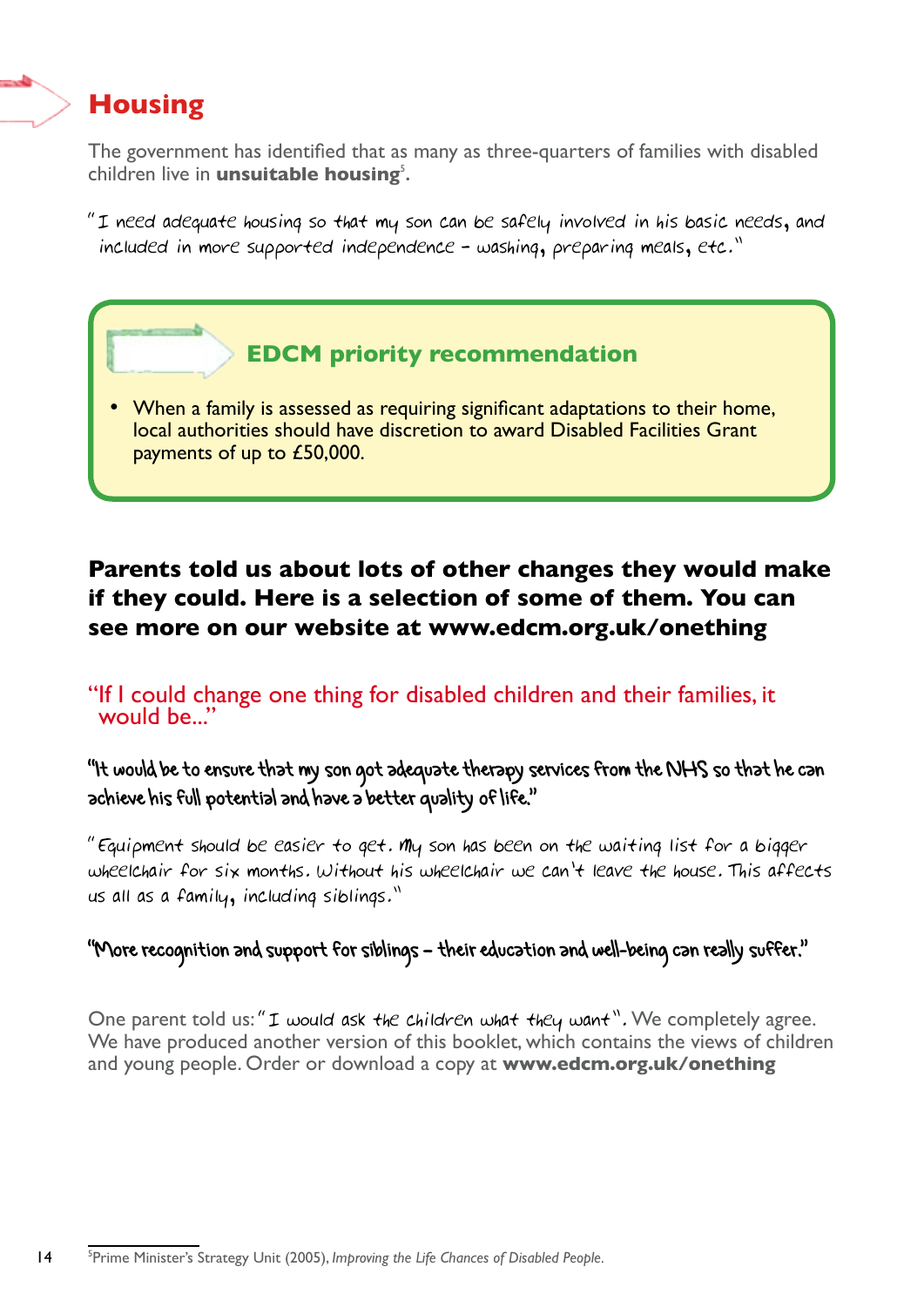Finally, parents were understandably frustrated by being continually assessed for and consulted about services that were then not **delivered**. They have heard enough about reports and proposals; they have told us what needs to be done, and are now demanding **action**.

"If I could change one thing I would stop all the endless consultations going on all over the county. The answers remain the same as 10 years ago, 5 years ago, yesterday. It's time to stop asking and just get on with creating the services we so badly need. Bring on the physios, speech therapists, occupational therapists, counsellors, play scheme workers, respite workers, etc and we will be just fine!!"

# **Conclusion**

Disabled children are currently at the centre of the government agenda in a way that has never been seen before. *Aiming High* will make a real difference to families, but if the government is serious about ensuring that **every** disabled child matters, more action is needed.

Government must act now to ensure that disabled children and young people can be included in their communities, and get high-quality education that meets their needs and allows them to thrive. Finally, they must ensure that parents can put their energy into bringing up their children, and enjoying life with them, rather than into fighting for services.

#### The last word goes to this parent:

"As parents of a child with special needs we feel that these children are a blessing. They can give as much to the world as non-disabled children can. Just give them the chance."